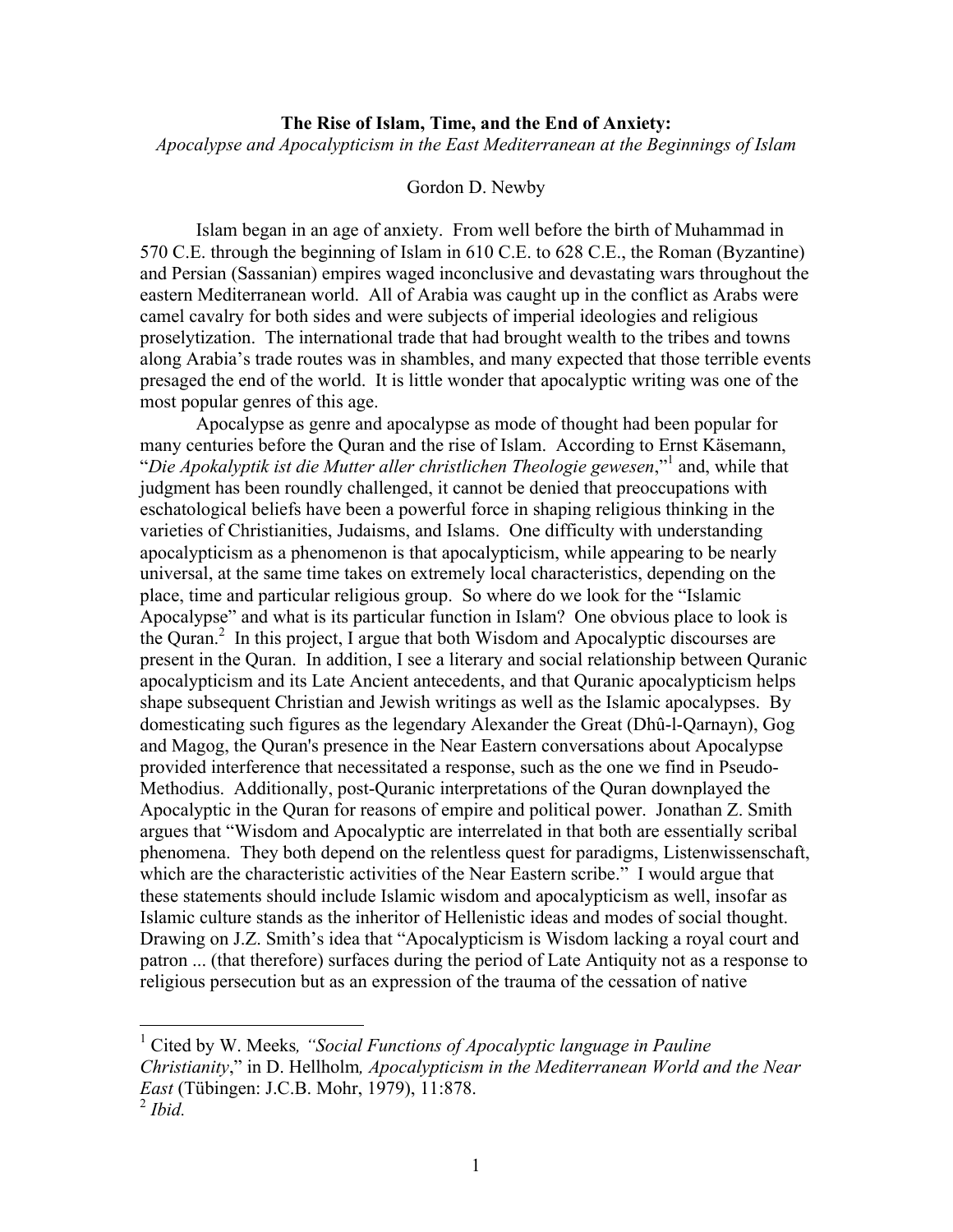kingship...," I will explore both the Islamic particularity with respect to the Apocalyptic and its relationships with Mediterranean culture in the Late Antique. For this project, I want to avoid *Quellenforschung*, which has been used to show that later material is derivative and inferior to earlier material, and view instead the role that the Islamic texts played in the social context of the East Mediterranean at the time of the rise of Islam.

In analyzing the social functions of apocalyptic language, Wayne Meeks observes that "'Millenarian,' or as we may prefer to call them, eschatological beliefs, operate within specific social settings. In order to understand them, we must see what functions they serve for the groups that hold them. Similar verbal formulations may be used for quite different purposes on different occasions or by different groups; in that case, they cannot be said to 'mean' the same thing."3 But, after that caveat, he gives a useful list of characteristics of apocalypticism that help us compare Islamic usages to those we find in Christianity and Judaism:

- Usually it is the revelations received by one or more individual prophets that provide the ordering complex of beliefs for the movement.
- Characteristically, the eschatological beliefs introduce innovations in a traditional society, making use of the known and accepted traditions in new combinations in the innovative system of beliefs.
- Participants in millenarian movements are frequently persons and groups who have experienced frustration of their access to social power and to the media through which social power is exercised.
- The medium for change in the millenarian movement itself is primarily cognitive. "Social change is preeminently symbol or symbolic change." This implies that apocalyptic beliefs do not merely constitute a compensation in fantasy for real want of power, goods and status, but first of all provide a way of making sense of a world that seems to have gone mad.
- Success in creating a new "plausibility structure" or "mazeway" can enable a group to discover or obtain social power. The apocalyptic myths, as radical as they may be in "nihilating" the existing world – that is, the "symbolic universe" of the dominant society – may therefore serve a "conservative" and constructive function for the believing group. That is, they may pave the way for new forms of institutionalization. In such a case the "routinization of charisma" may not entail so radical a change as Max Weber believed.<sup>4</sup>

As I will argue, Meeks' list of characteristics will serve as useful tools in placing Islamic apocalypticism in the larger Near Eastern field. But, to this list we must add an additional characteristic that sets apocalyptic thinking apart from other forms of revolutionary change based on ideology. As Vernon Robbins has observed, "Apocalyptic discourse is a ritual that changes all regions of space in the body and in the world into hyperintensified moral places."<sup>5</sup> One of the strongest driving forces within apocalypticism is its drive to bring moral choice to bear on every moment and every act.

 <sup>3</sup> *ibid.*

 $4$  *ibid.* 

<sup>5</sup> Vernon K. Robbins, "Rhetorical Ritual: Apocalyptic Discourse in Mark 13," in *Vision and Persuasion: Rhetorical Dimensions of Apocalyptic Discourse*. Edited by Gregory Carey and L. Gregory Bloomquist. St. Louis, MO: Chalice Press, 1999: 95-121.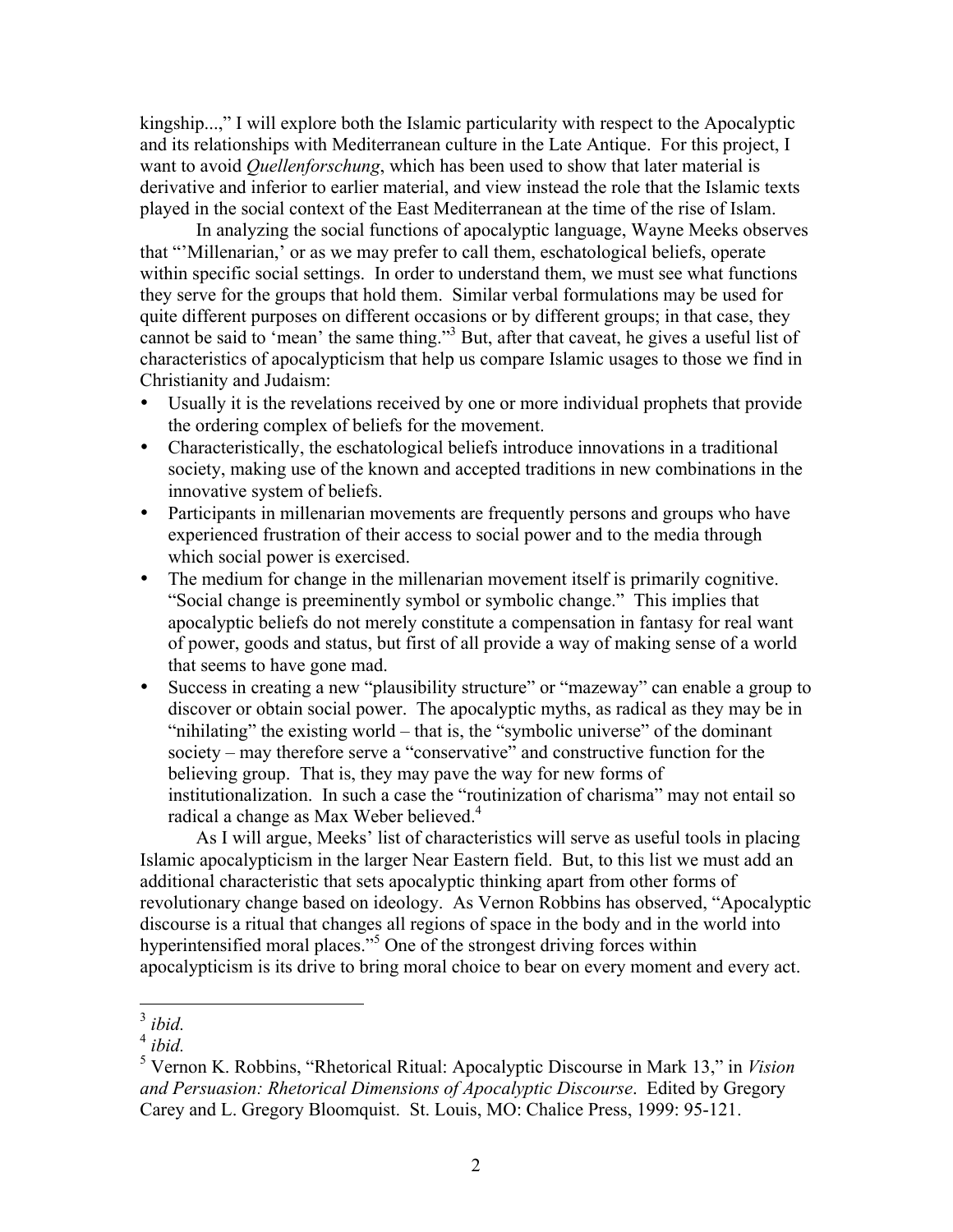There are no neutral, non-moral places, spaces or times when apocalyptic thinking takes hold fully. This characteristic becomes apparent when we look at several chapters of the Quran from the linked perspectives of moral choice and time.

As I have published previously, the tenth chapter of the Quran, *Sûrah Yûnus* (Jonah), is an example in which we can see the collapse of time that transforms the universe into what Robbins describes as hyper-intensified moral space. This chapter weaves through several themes. After an allusion to Muhammad as a warner of God's impending punishment, the next few verses briefly describe Creation. But, this presentation of Creation is not history in the Genesis model. Instead, we learn that "In the difference between night and day and that which God created in the heavens and the earth are signs for those who protect themselves [from evil]" Q 10:6. In verse 23, we get a possible allusion to Jonah's storm-tossed trip, but abstracted, in the usual Quranic fashion, to a timeless, featureless, de-historicized plane, leaving the reader with a sense that the words could apply to the present moment as easily as to the distant past. Starting in verse seventy-five, we get a narrative of Moses and Aaron, following a short mention of Noah and other, unnamed messengers sent "to their people." While the Moses narrative is relatively complete, in Quranic terms, occupying about sixteen percent of the chapter, it, too, has fewer of the details that would make it seem richly historicized to those comparing it with the biblical version. Such a comparison misses the point of the Quranic narrative. It is not meant to historicize, but de-historicize, all the while assuming that the reader knows the historical details or knows that historical details should be there. How much the community knew of the details of the biblical stories has been the subject of countless studies, most of which have aimed at proving that Muhammad and the Muslims "borrowed" the material from Jews and/or Christians. The point here is that listeners to and readers of the Quran have, right from the beginning, known something of the stories of the prominent biblical figures, and the rhetorical differences between the way the stories were known and the way they are found in the Quran is part of the Quranic dissonance that is, itself, a rhetorical feature of the Quran. The unsettling tension between a historical account and the Quran's de-historicized telling focuses the reader's attention on the Quranic message: the *exempla* of the past are guides for choosing a moral path in the present.

After the mention of the community of Jonah, the chapter returns to the themes of warnings and admonitions. One of the commonplace statements about the Quran is that its chapters are not very coherent compilations of the pieces of revelation that came to Muhammad over his lifetime and were stitched together after his death by a committee headed by his personal secretary, Zaid b. Thâbit. Both Muslims and western scholars, in slightly differing perspectives hold this view. But, because the verses in the Quranic chapters can be divided and recombined does not mean that they are inherently disjointed. On the contrary, a close reading of *Sûrah* Jonah shows remarkable thematic unity.

Employing a method of socio-rhetorical analysis shows us that an underlying unifying theme of the chapter is the combination of warning of future punishment and promise of future reward, depending on present choices mixed with references to the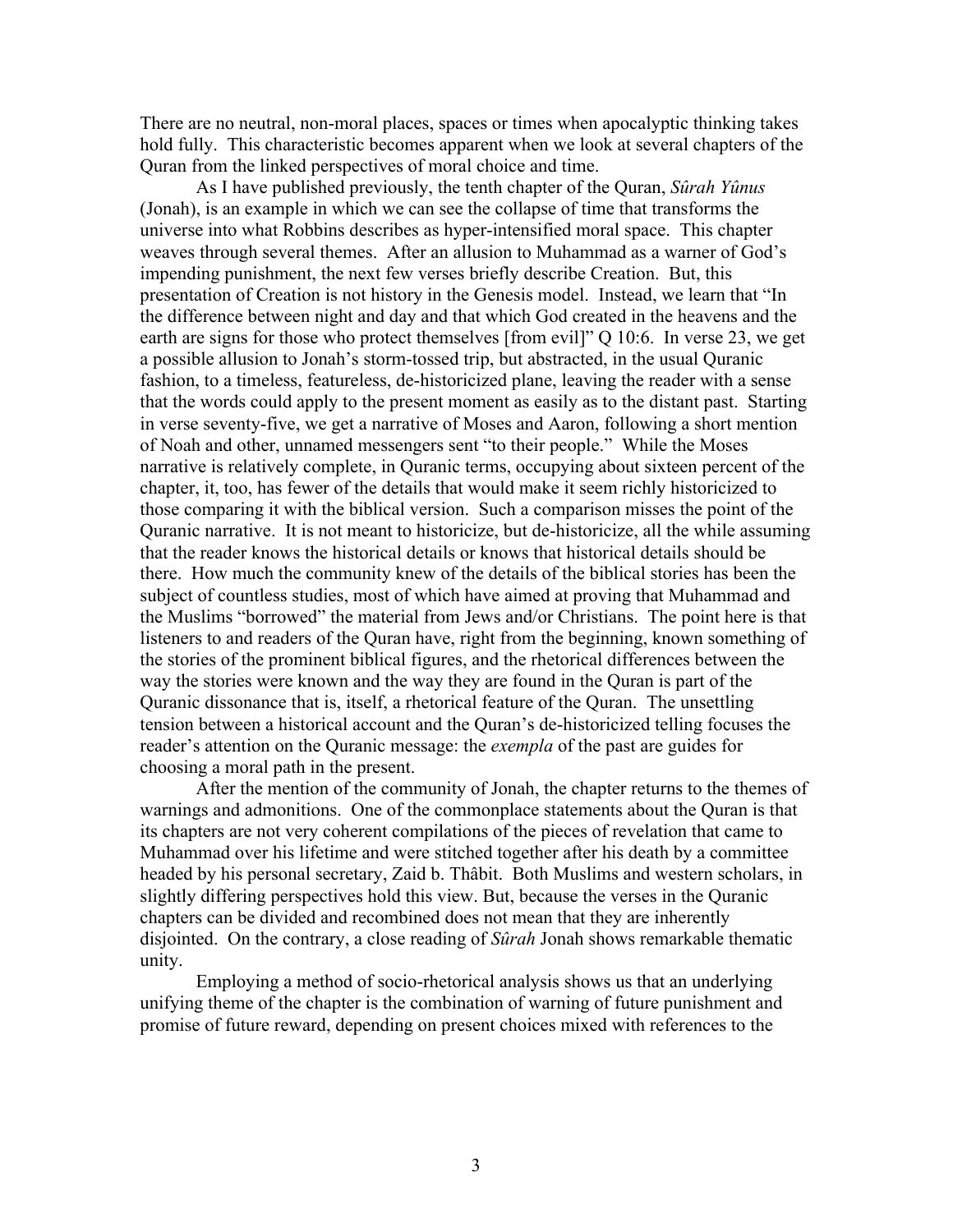future's beginnings at Creation.<sup>6</sup> As the following chart shows, the repetitive ideas of punishment and reward tie the chapter together:

| <b>VERSE</b>     | <b>WARNING SIGN</b>              | <b>REWARD OR PROMISE</b>       | <b>TEMPORAL LOCATION</b>           |
|------------------|----------------------------------|--------------------------------|------------------------------------|
| $\overline{2}$   | Warning                          |                                |                                    |
| 3                | <b>Remember Creation</b>         |                                | Creation                           |
| $\overline{4}$   | Painful doom                     | Good tidings                   | Creation and Day of Judgment       |
| 5                | Time<br>and<br>Revelations<br>as |                                | Creation and history of revelation |
|                  | portents                         |                                |                                    |
| 6                | Portents                         |                                | Creation                           |
| $\boldsymbol{7}$ | Those who do not expect next     |                                | Day of Judgment                    |
|                  | world                            |                                |                                    |
| 8                | Home of fire                     |                                | Day of Judgment                    |
| 9                |                                  | Rivers and gardens of delight  | Day of Judgment                    |
| 11               |                                  |                                | Between past and future            |
| 13               | Prior generations destroyed      |                                | Course of history                  |
|                  | after clear proofs               |                                |                                    |
| 15               | Retribution for disobedience     |                                | Day of Judgment                    |
| 17               | Guilty unsuccessful              |                                |                                    |
| 18               | No gain for false worship        |                                |                                    |
| 21               | God's swift retribution          |                                | Day of Judgment                    |
| 22               | [Anticipation of story<br>of     |                                |                                    |
|                  | Jonah]                           |                                |                                    |
| 23               | All return to God                |                                | Day of Judgment                    |
| 25               |                                  | Abode of peace                 | Day of Judgment                    |
| 26               |                                  | Best reward and more for doers | Day of Judgment                    |
|                  |                                  | of good                        |                                    |
| 27               | Punishment for evil deeds;       |                                | Day of Judgment                    |
|                  | home of fire                     |                                |                                    |
| $28 - 33$        |                                  |                                | Day of Judgment                    |
| $34 - 36$        | Creation as reminder             |                                | Creation                           |
| $37 - 38$        | Quran as sign                    |                                |                                    |
| 39-43            | Scriptural history of wrong as   |                                | Course of history                  |
|                  | a warning                        |                                |                                    |
| 44               | Humans wrong themselves          |                                |                                    |
| 45               | Death, Day of Judgment           |                                | Day of Judgment                    |

**Sûrah X (Yûnus)**

 <sup>6</sup> Newby, G. D. (1998). "Quranic Texture: A Review of Vernon Robbins's *The Tapestry of Early Christian Discourse* and *Exploring the Texture of Texts*." Journal for the Study of the New Testament **70**: 93 - 100.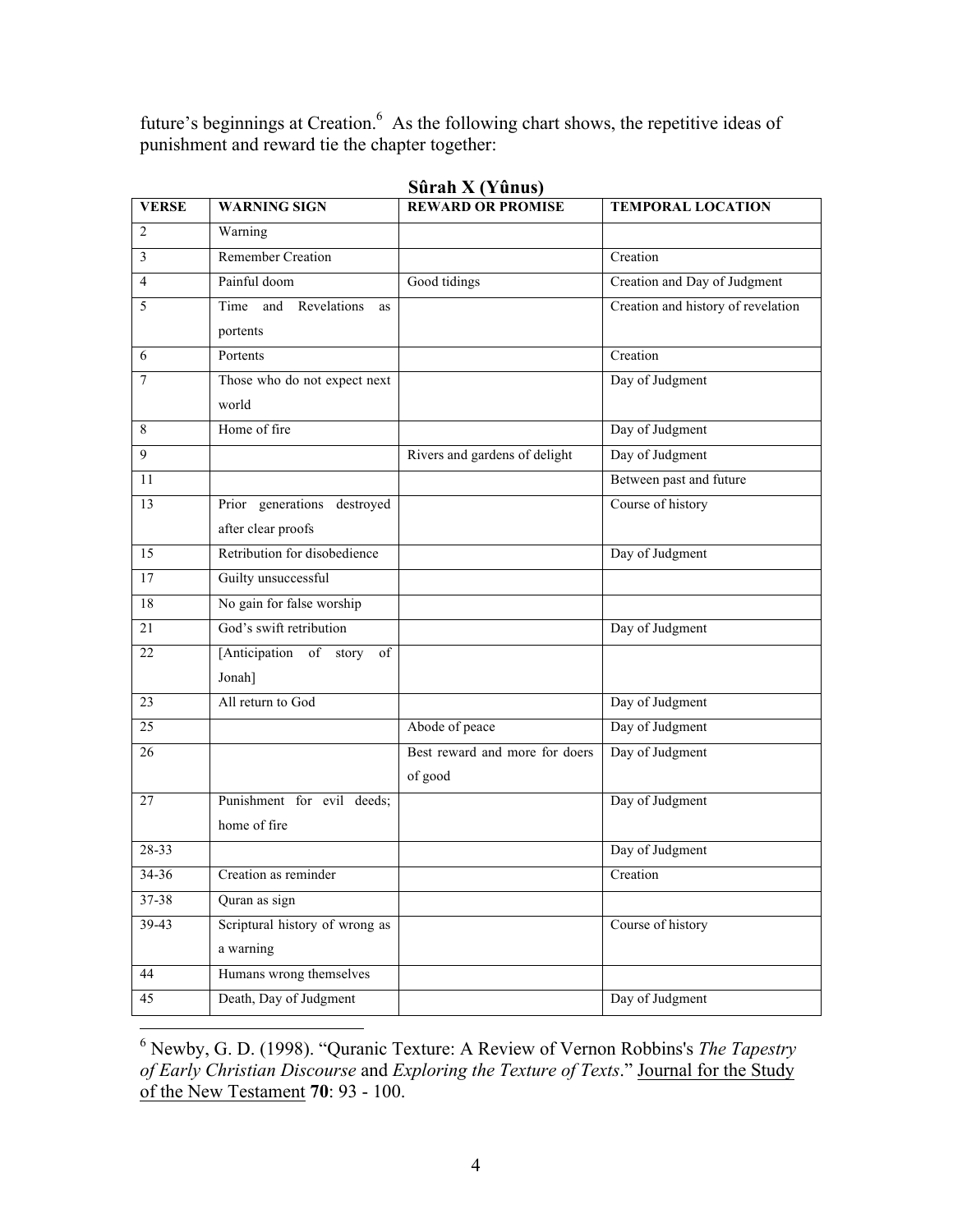| 46              | Muhammad<br>God<br>and<br>as   |                               |                 |
|-----------------|--------------------------------|-------------------------------|-----------------|
|                 | witnesses                      |                               |                 |
| 47              | Prophets as warners            |                               |                 |
| 48              | Promises from God              |                               |                 |
| 49              | Appointed<br>time<br>(for      |                               | Day of Judgment |
|                 | judgment)                      |                               |                 |
| 50              | Doom                           |                               | Day of Judgment |
| 51              | Belief only after doom befalls |                               | Day of Judgment |
| $\overline{52}$ | Eternal torment                |                               | Day of Judgment |
| $\overline{53}$ | No escape                      |                               | Day of Judgment |
| $\overline{54}$ | Doom                           |                               | Day of Judgment |
| 55              | Creation as God's promise      |                               | Creation        |
| $\overline{56}$ | Death, return to God           |                               | Day of Judgment |
| $\overline{57}$ |                                | Balm, mercy from God          |                 |
| 58              |                                | Mercy                         |                 |
| 60              | Day of Resurrection            | Bounty                        | Day of Judgment |
| 67              | Night and day as signs         |                               | Creation        |
| 68              | [Allegation without proof that |                               |                 |
|                 | God has a son]                 |                               |                 |
| 69              | No success                     |                               | Day of Judgment |
| $70\,$          | Doom                           |                               | Day of Judgment |
| $71 - 74$       | [Story of Noah and punishing   |                               |                 |
|                 | of evil doers]                 |                               |                 |
| 75-93           | [Exodus story of punishing of  |                               |                 |
|                 | Pharaoh and reward of the      |                               |                 |
|                 | Children of Israel]            |                               |                 |
| 98              | [Allusion to story of Jonah]   |                               |                 |
| 101             | All Creation a warning no      |                               |                 |
|                 | help for those who disbelieve  |                               |                 |
| 102             | Expect punishment              |                               | Day of Judgment |
| 103             |                                | Believers saved               | Day of Judgment |
| 104             | Death                          |                               | Day of Judgment |
| 106             | Wrong-doers                    |                               | Day of Judgment |
| 107             | Hurt                           | Good                          | Day of Judgment |
| $108\,$         | Those who err are guided for   | Those who are good are guided | Day of Judgment |
|                 | error                          | for good                      |                 |
| 109             | God is the best of judges      |                               | Day of Judgment |

From the above list, we can see both the coherence of *Sûrah* 10 and its dominant theme, judgment and punishment. A secondary theme is reward for correct worship. Turning to the temporal substructure of this chapter, we see a juxtaposition of the two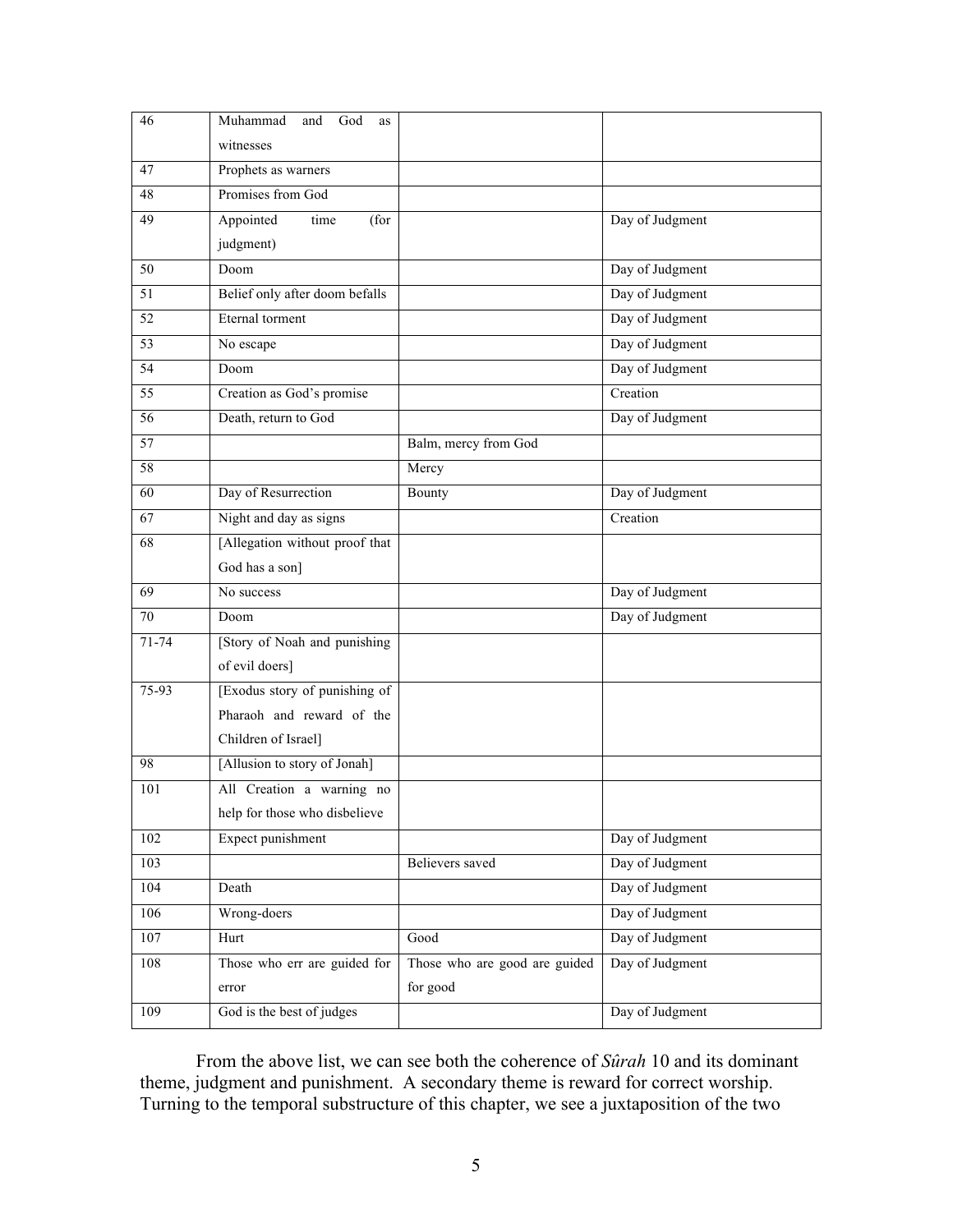ends of the time spectrum, Creation and the Day of Judgment. Verse three recalls Creation, "Your Lord is God, who created the heavens and the earth in six days, and then established Himself on the Throne, directing [all] things," and reminds us that there are no intermediaries between humans and God. Verse four then takes us to the Eschaton: "To Him is your return, all of you, a promise of God in truth." Verses five and six return us to Creation, while verses seven through ten hurl us back to the end of time. Verse eleven places us in an indeterminate present, telling us that "We leave alone those who have no hope in meeting us to wander about in their excesses." In verse thirteen, we are back in the past when we are told that "We have already destroyed the generations before you when they did wrong, their messengers having come to them with clear proofs, and they were not believing. Thus We reward the evildoers." In fourteen, we are back to the present, with a move toward the future: "We appointed you vicegerents on the earth after them, so that We could see how you would do." Indeed, the whole chapter continues to juxtapose past and future to intensify the decisions we are to make in the present between good and evil. And, finally the whole of the chapter is set in a progressive temporal frame with verse 4 starting at Creation, and the last verse, 110, ending with God's judgment.

My insight that the Qur'an foretells the end of time even from the signs of creation but offers relief from the end-time anxiety by providing the key to a salvific escape from apocalyptic disaster will be the centerpiece of this project. I propose the following chapters for this monograph:

- 1. *The Jewish and Christian Apocalyptic Milieu*: In this chapter I will survey apocalyptic writing in the East Mediterranean from Bar Kochba and the Jewish-Roman wars to Yûsuf Dhû-Nuwâs, the last Jewish king in Arabia before the rise of Islam. The bookend figures, Bar Kochba and Yûsuf Dhû-Nuwâs, were failed messianic figures who came to be understood as pre-figuring the "real" messianic figure, who would usher in the end-time. This failure of messianism heightens and intensifies the anticipation of a messiah figure, which, I argue, helps shape the reception of the Islamic message.
- 2. *Reactions to Early Islam:* Two major works, the writings of the Syrian Christian Pseudo-Methodius, and the Jewish author of Pirke de Rabbi Eliezer (PRE), characterize the early responses to the Arab conquest and the beginnings of Islam. Pseudo-Methodius describes the destruction wrought by the Arabs framed as a prediction of millennial proportions that act as a cleansing of the world of sinners and making way for the righteous and the return of Jesus. Pirke de Rabbi Eliezer makes a similar claim from a Jewish perspective, describing the world from pre-Creation to a post-Messianic "Age of Esther" and the creation of a new Jerusalem. An interesting feature of Pirke de Rabbi Eliezer is that it is the first narrative midrash, and this chapter will address issues of narratology as characteristic of the charismatic apocalypticism featured in this text.<sup>7</sup>

 <sup>7</sup> M.M. Bakhtin, *The Dialogic Imagination*, Austin: University of Texas Press, 1981; Mieke Bal, *Narratology: Introduction to the Theory of Narrative*, Toronto: University of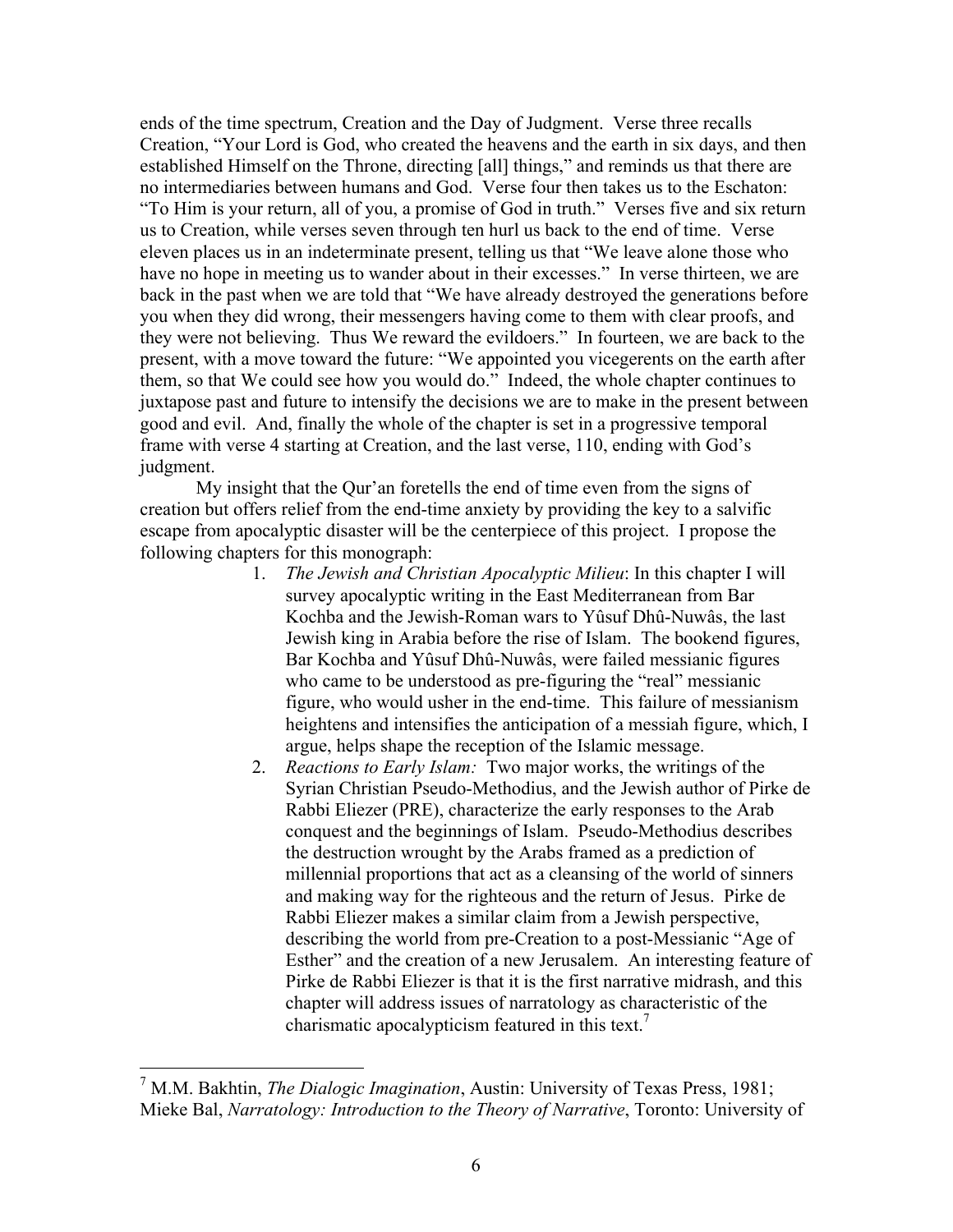- 3. *Apocalyptic Trajectories*: This chapter will survey the varieties of important apocalyptic writings in the seventh and eighth centuries C.E. Some of these are the "Secrets of Rabbi Shimon bar Yohai", the "'Otôt ha-Mashiah," the "Apocalypse of Zorobabel," the various works ascribed to "Enoch," and a Jewish apocalyptic poem, "On that Day" on the Arab conquests.
- 4. *The Qur'an, Apocalypse, and Anxiety's End*: This chapter will explore the rich apocalyptic character of the Qur'an and the ways in which it adopts and adapts apocalyptic arguments and figures, such as the legendary Alexander the Great and the Seven Sleepers of Ephesus, to re-valorize apocalyptic fears into faith in God and his prophet, Muhammad.
- 5. *The Age of Commentary*: This chapter will explore the roles of commentators in the reshaping of the Qur'anic message to fit first the early period of Arabo-Islamic conquest and then to attenuate and diminish the force of apocalyptic energies to support the program of an Islamic, as opposed to Arab, empire under the late Umayyads and the Abbasids. The opposition of traditionists like Ibn Abbâs and Abû Hurayrah to Ka'b al-Ahbâr and Wahb b. Munabbih will demonstrate how radical ideas were domesticated and routinized into imperial rule.
- 6. *Contemporary Echoes*: Muslims in the twentieth and twenty-first centuries have returned to some of the Qur'an's earliest apocalyptic ideas to support their radical political programs. This chapter will examine some of the uses and misuses of Qur'anic apocalypticism in contemporary Islamic societies. One feature of this chapter will be an examination of how the internet has deracinated long-standing Islamic ideas and values.

In summary, this project will connect with the rising body of literature about Islam and apocalypticism and frame current discussions against the originating sources. For example, the University of California press is just releasing a new book titled *Apocalypse in Islam* by Jean-Paul Filiu, in which the author shows the current relationships of Muslim, Jewish and Christian apocalypticism but starts with texts from the fifteenth century.<sup>8</sup> I argue that viewing the texts from the sixth and seventh centuries and tracing their histories through the classical period of Islam will help us better understand their modern usage and the current apocalyptic fervor.

I am proposing this project at this time as I am transitioning out of nearly two decades of academic administration at Emory. Since becoming department chair in the fall semester of 1992, I have served as chair of what is now the Department of Middle eastern and South Asian Studies continuously except for a three-year period when I served as the Executive Director of the Institute of Comparative and International Studies. During that time, I have had only one semester "off," when I was excused from teaching one course but had to keep my administrative duties. This has meant that a

Toronto Press, 1985; Don H. Bialostosky, "Dialogics, Narratology, and the Virtual Space of Discourse," *The Journal of Narrative Technique*, vol. 19, no. 1 (1989), pp. 167-173. <sup>8</sup> J. Filiu. *Apocalypticism in Islam*. Berkeley: University of California Press, 2011.

 $\overline{a}$